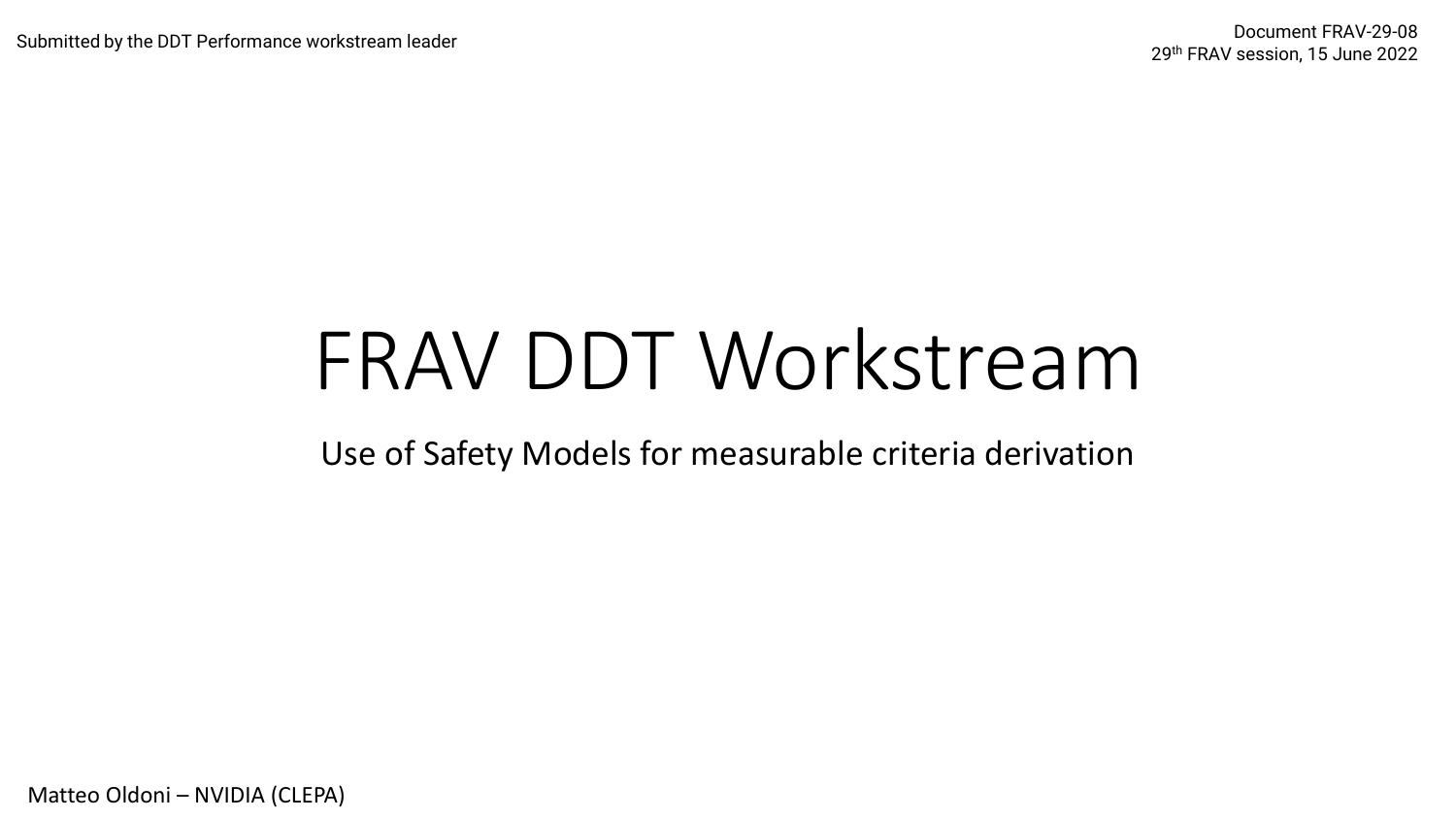### Introduction

- The group was created to focus on how to derive measurable criteria based on Functional Requirements and Detailed Provisions as per the FRAV Document 5
- Two proposals were considered as a foundation for the group:
	- "[FRAV-26-07 \(Germany\) Vision for FRAV Final Steps](https://wiki.unece.org/download/attachments/158236734/FRAV-26-07.pdf?api=v2)" with a focus on "The ADS shall drive safely"
	- "[FRAV-27-06 \(UK\) Rules of Road](https://wiki.unece.org/download/attachments/161841375/FRAV-27-06.pdf?api=v2)" focusing on "The ADS shall comply with road traffic rules" and "interact safely with other road users"
- The group grew in number of attendees, including Contracting Parties and Industry representatives (18 participants)
- The group meets on a weekly basis virtually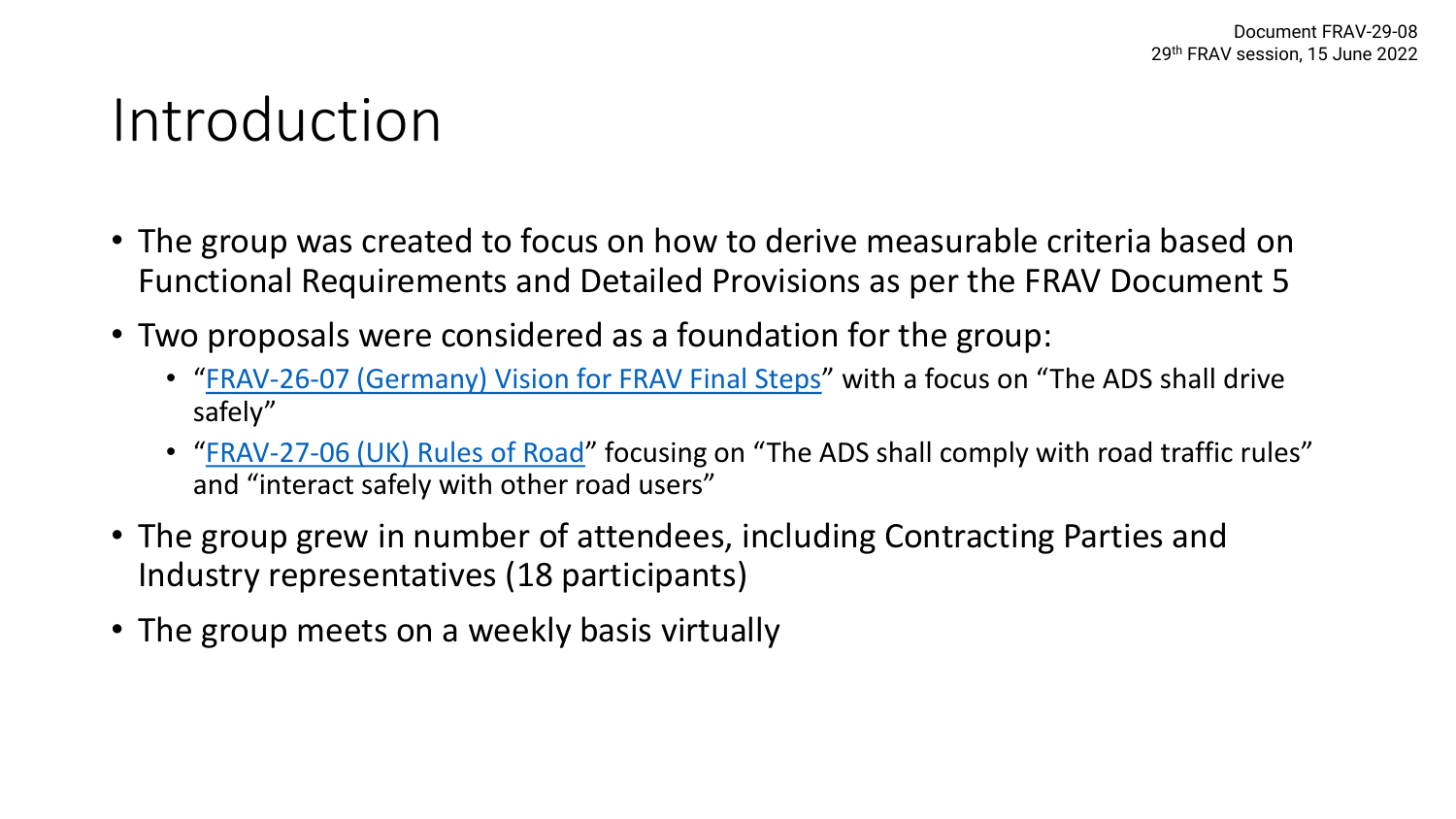# Objectives and Assumptions

- Provide a guideline to FRAV on how to derive measurable / verifiable criteria
- Considering how different safety models could be applied in the process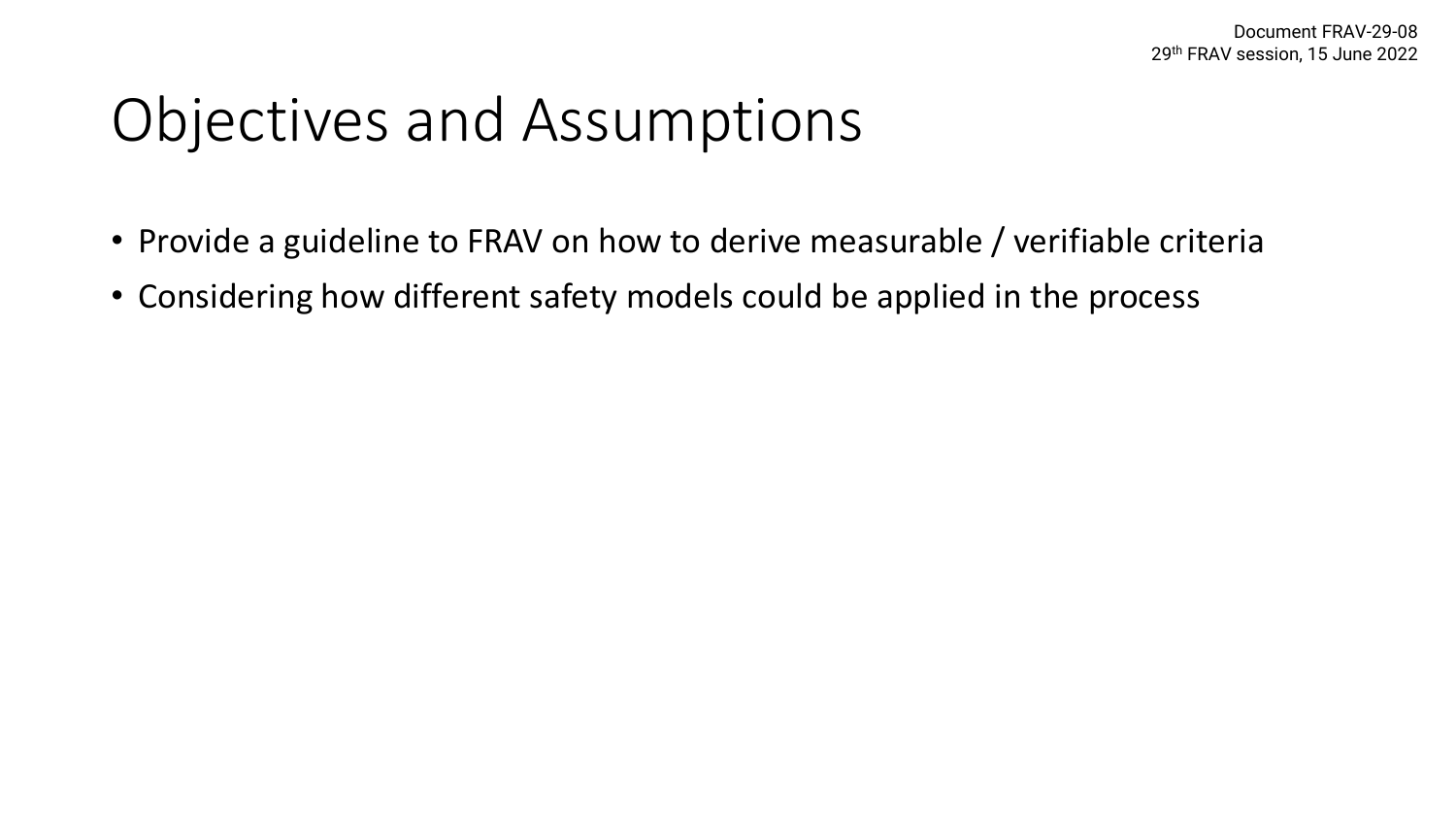#### Literature Review

| <b>Comparison of Safety Models</b> |                                                                                                                                                                                                                                                                                                                                                                                                         |                                                                                                                                                                                                                            |                                                                                                                                                                                                                                                                                                                                                 |                                                                                                                                                                           |                                                                                                                                                                                                                                                                                                                                                                                                                                                                                                                          |                         |  |  |  |
|------------------------------------|---------------------------------------------------------------------------------------------------------------------------------------------------------------------------------------------------------------------------------------------------------------------------------------------------------------------------------------------------------------------------------------------------------|----------------------------------------------------------------------------------------------------------------------------------------------------------------------------------------------------------------------------|-------------------------------------------------------------------------------------------------------------------------------------------------------------------------------------------------------------------------------------------------------------------------------------------------------------------------------------------------|---------------------------------------------------------------------------------------------------------------------------------------------------------------------------|--------------------------------------------------------------------------------------------------------------------------------------------------------------------------------------------------------------------------------------------------------------------------------------------------------------------------------------------------------------------------------------------------------------------------------------------------------------------------------------------------------------------------|-------------------------|--|--|--|
| <b>Model</b>                       | <b>Summary / Assumptions</b>                                                                                                                                                                                                                                                                                                                                                                            | Parametrization                                                                                                                                                                                                            | Pros                                                                                                                                                                                                                                                                                                                                            | Cons                                                                                                                                                                      | <b>Comments</b>                                                                                                                                                                                                                                                                                                                                                                                                                                                                                                          | Source / Reference      |  |  |  |
| <b>Fuzzy Safety</b>                | Performance model aimed to classify a concrete scenario as preventable or not for a careful and<br>competent human driver<br>The model considers the capability of the competent and careful driver to anticipate a collision by<br>mild decelerations before reaching a safety critical situation<br>The model is based on rear-end collision scenarios                                                | - Lateral safe distance<br>- Longitudinal safe distance according to Fuzzy SSMs<br>- Capacity for calm proactive reaction                                                                                                  | - Less parameters needed<br>- Lees information that may induce errors (lane<br>markings)<br>- Cases when the vehicles deceleration causes an<br>accident are avoided<br>- Slow lane changes for vehicles in a distance<br>considered                                                                                                            |                                                                                                                                                                           | o Requesting max decel for all non-safe situation is applying a driving<br>policy, this should not be the intention of this model<br>o In fact, the model is used to create a threshold between preventable<br>and unpreventable                                                                                                                                                                                                                                                                                         | <b>UNECE-R157-07-06</b> |  |  |  |
| Kinematic-LC                       | Performance model aimed to classify a concrete scenario as preventable or not for a careful and<br>competent human driver<br>The model considers higher speed where braking might not be the most effective action to<br>address unsafe driving scenarios if lane change is allowed<br>The model aims to complement the FSM to cover lane change and it is based on point mass<br>kinematic integration | Acceleration<br>- Velocity<br>- Jerk                                                                                                                                                                                       | - Few parameters needed (K-LC)<br>- Can be coupled with a triggering decision-making<br>algorithm (K-LC)<br>- Dynamical feasibility of the maneuver qualitatively<br>proved for several vehicle calibration at sufficiently<br>high speed<br>- Noticeably increased safety performance for critical<br>scenarios where speed difference is high | - Impact of lack of<br>mitigation for<br>scenarios where<br>accident is un-<br>avoidable yet to be<br>established<br>- Real-world data<br>validation not yet<br>available | o The point mass kinematic model is already complicated enough and<br>could be used for lane change considerations<br>o Focus on collision avoidance and not response<br>o Model to be used to assess what is preventable vs non-preventable<br>o Trajectory planners are based on complex decision-making algortihms<br>and are to be left with the OEMs                                                                                                                                                                |                         |  |  |  |
| Last-Point-To-Steer                | The model assumes braking is justified when avoidance by steering impossible to avoid a<br>collision.<br>Based on assumptions that only when the driver fails to provide input, the AEB will trigger, no<br>anticipatory behaviour<br>The model is based on Car to Car longitudinal scenario (or vehicle moving in the same direction)                                                                  | Need 3 parameters: jerk, max decel, TTC brake<br>(depending on vehicle dynamics)<br>Additionally: brake activation delay, sensor processing<br>delay<br>Parameters can come from assessment of state of the<br>art systems | - Possible with current technology<br>- Late Activation (less false act.)                                                                                                                                                                                                                                                                       | - Anticipation of<br>situation not<br>considered<br>- Safety potential<br>wasted                                                                                          | o Perception of the stimuli and reaction in these scenarios are limited to<br>braking<br>o Detection to control latency might be higher for an ADS as it will include<br>path planning and optimum trajectory assessment to avoid a collision<br>o For last second response, these models can offer good rationale;<br>however they don't cover anticipatory behaviour<br>o However they cannot take into account more sophisticated systems,<br>with path prediction, quality perception where fusion is needed and not | AEBS-HDV-03-03          |  |  |  |
| <b>Safety Zone</b>                 | The model assumes braking is justified when entering a "safe zone"<br>Brake at the latest when VRU is in vehicle path (evt.including safety zone/stopping dist)<br>Applicable to Car to VRU scenarios (e.g. crossing, lateral conflict, )                                                                                                                                                               | Need 3 parameters: jerk, max decel, TTC brake<br>(depending on vehicle dynamics)<br>Additionally: brake activation delay, sensor processing<br>delay<br>Parameters can come from assessment of state of the<br>art systems | - Possible with current technology<br>- Late Activation (less false act.)                                                                                                                                                                                                                                                                       | - Anticipation of<br>situation not<br>considered<br>- Safety potential<br>wasted                                                                                          | only camera based<br>o They can be used for low speed city traffic in specific or extreme<br>situations<br>o Good for cut-in use-cases and some longitudinal traffic situations<br>o Also in those longitudinal traffic cases where anticipation is not always<br>helpful                                                                                                                                                                                                                                                | AEBS-HDV-03-03          |  |  |  |
| State of the Art                   | Performance based model aimed to identify state of the art for accident avoidance<br>Assessment based on Euro NCAP CPNC-O                                                                                                                                                                                                                                                                               | Delay time for threat identification, brake activation<br><b>Brake system speed</b><br><b>Brake system deceleration</b><br>Steering intervention speed                                                                     |                                                                                                                                                                                                                                                                                                                                                 | Only for vehicles with<br>camera systems                                                                                                                                  |                                                                                                                                                                                                                                                                                                                                                                                                                                                                                                                          | <b>FRAV-05-05</b>       |  |  |  |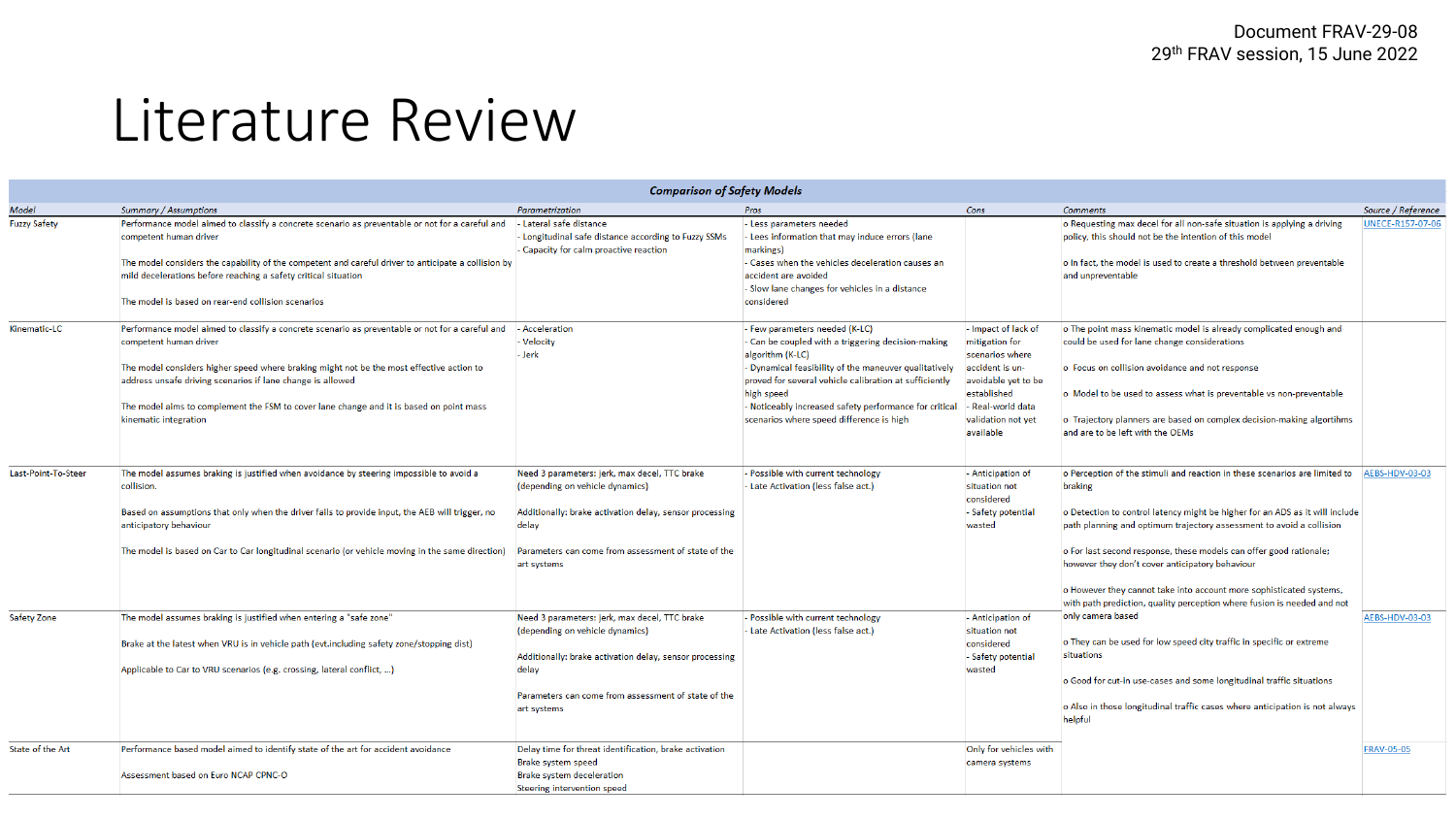### Literature Review

- The review needs to be completed taking into account other models (e.g. Intel-RSS, NVIDIA-SFF, Motional-Rulebook, …)
- Safety models may be based on assumptions about behaviour of other road users (e.g. IEEE P2846)
- Some models focus on conflict avoidance (e.g., by maintaining a safety envelope based on reasonable assumptions); others focus on collision avoidance (critical) situations
- Collision avoidance models most relevant when ORU behaves outside the assumed behaviour and ego vehicle must respond
	- By braking or,
	- By applying an evasive manoeuvre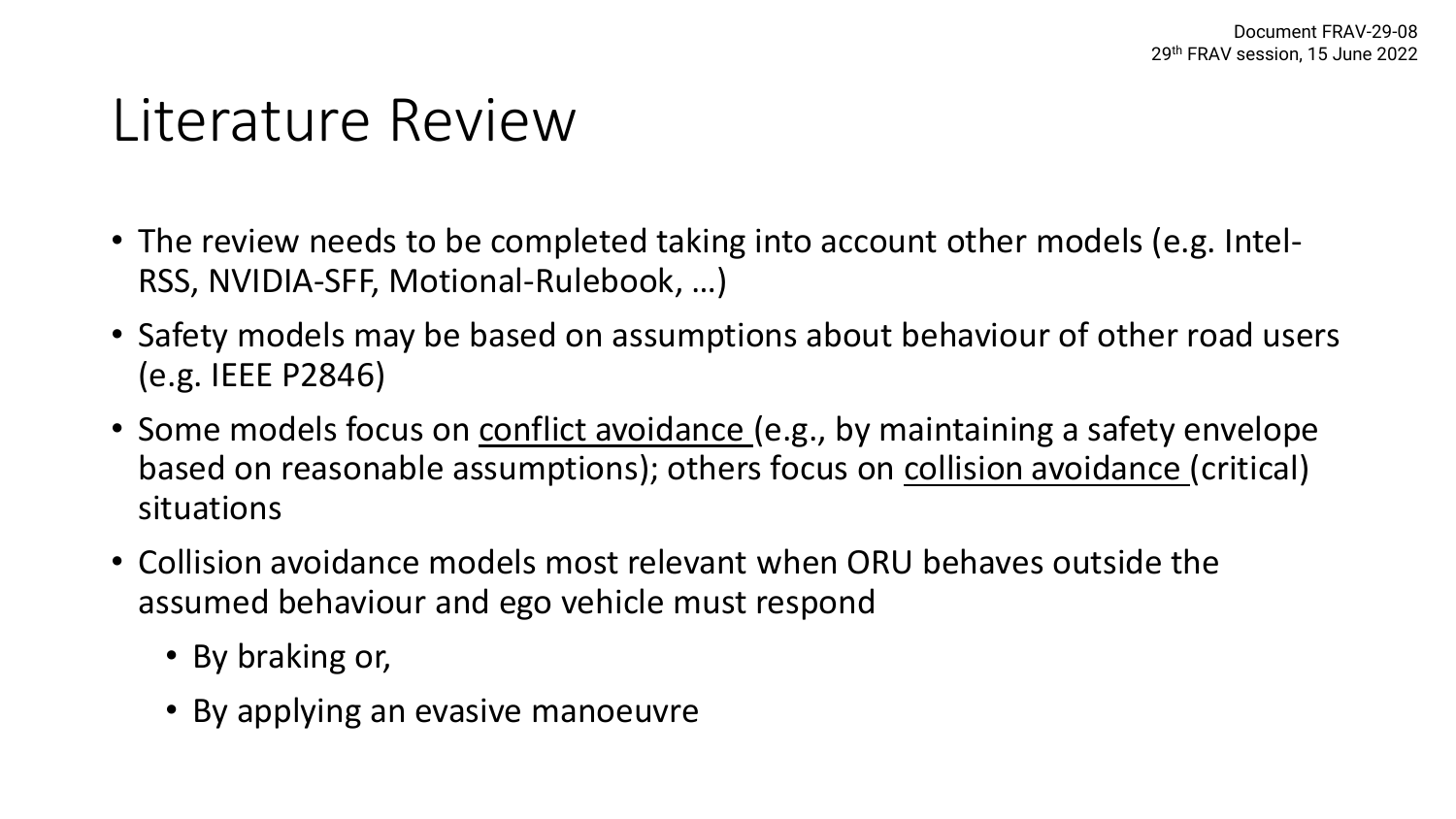# Safety Models analysis

- Safety Models represent a guidance to support the definition of ADS performance
	- They should not prescribe evasive manoeuvres and/or braking performance for collisions avoidance
	- They have intrinsic limitations (e.g. assumptions of ORUs, valid only for those scenarios they aim to address, …)
	- They may be used to define the boundary between preventability and unpreventability
- Safety Models values (assumptions) are ODD specific
	- Whereas behaviour competencies may be ODD agnostic (e.g. braking at a stop sign, turn, ...)
	- Some parametrization are ODD specific
- The group aims to develop an approach to derive measurable/ verifiable criteria and not prescriptive requirements
	- An ODD-based approach could be considered to derive measurable Safety Requirements
	- A Rules of Road approach considered for compliance with Road Traffic Rules requirements
	- No pre-determined safety models and parametrization should be mandated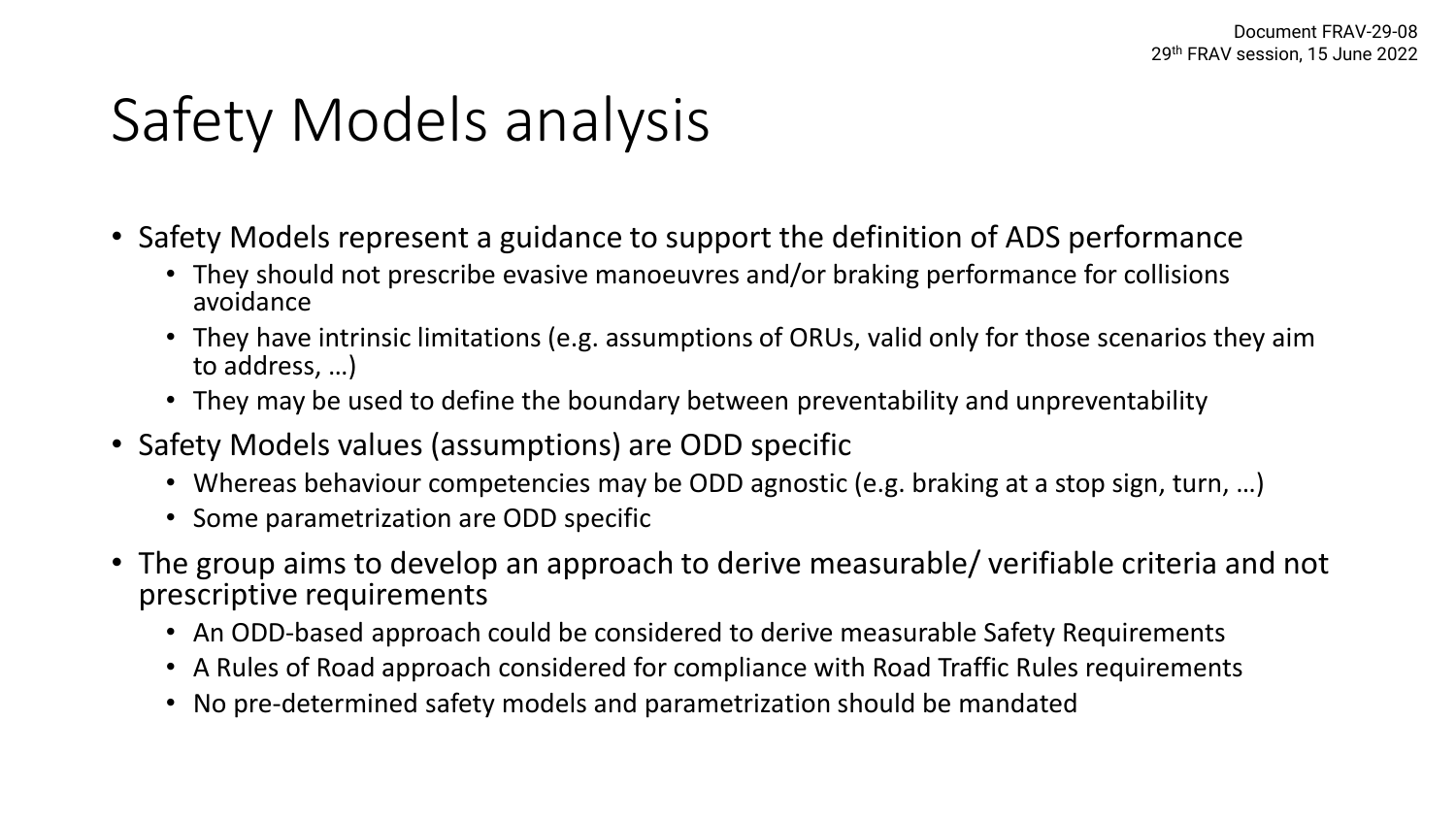# Summary

- Functional requirements as per FRAV D5 can be expanded where harmonisation is possible (e.g. verifiable criteria that are common)
- Defining conditions applicable to the specific ADS
	- ODD description & analysis
- Requirements for the specific application derived from the ODD based framework approach
	- Scenario generation based on ODD
	- Assumptions for nominal situations based on possible ORUs behaviour
	- Verifiable ranges / coverage (VMAD)
	- Edge cases based on unexpected ORUs behaviour
- Safety Models
	- ODD-independent but assumption ODD specific
	- Used to compare ADS performance in edge-cases scenarios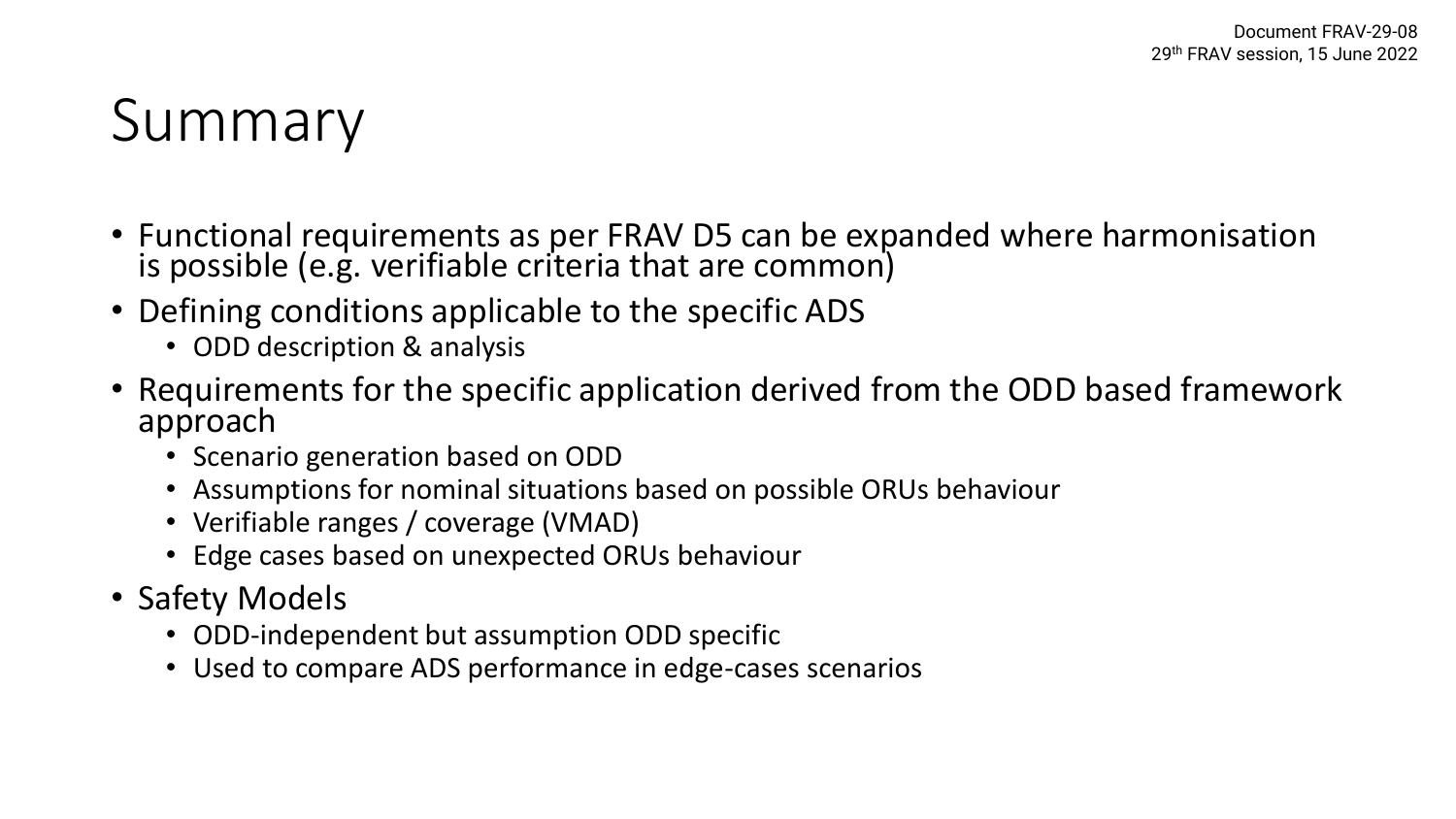### Flowchart

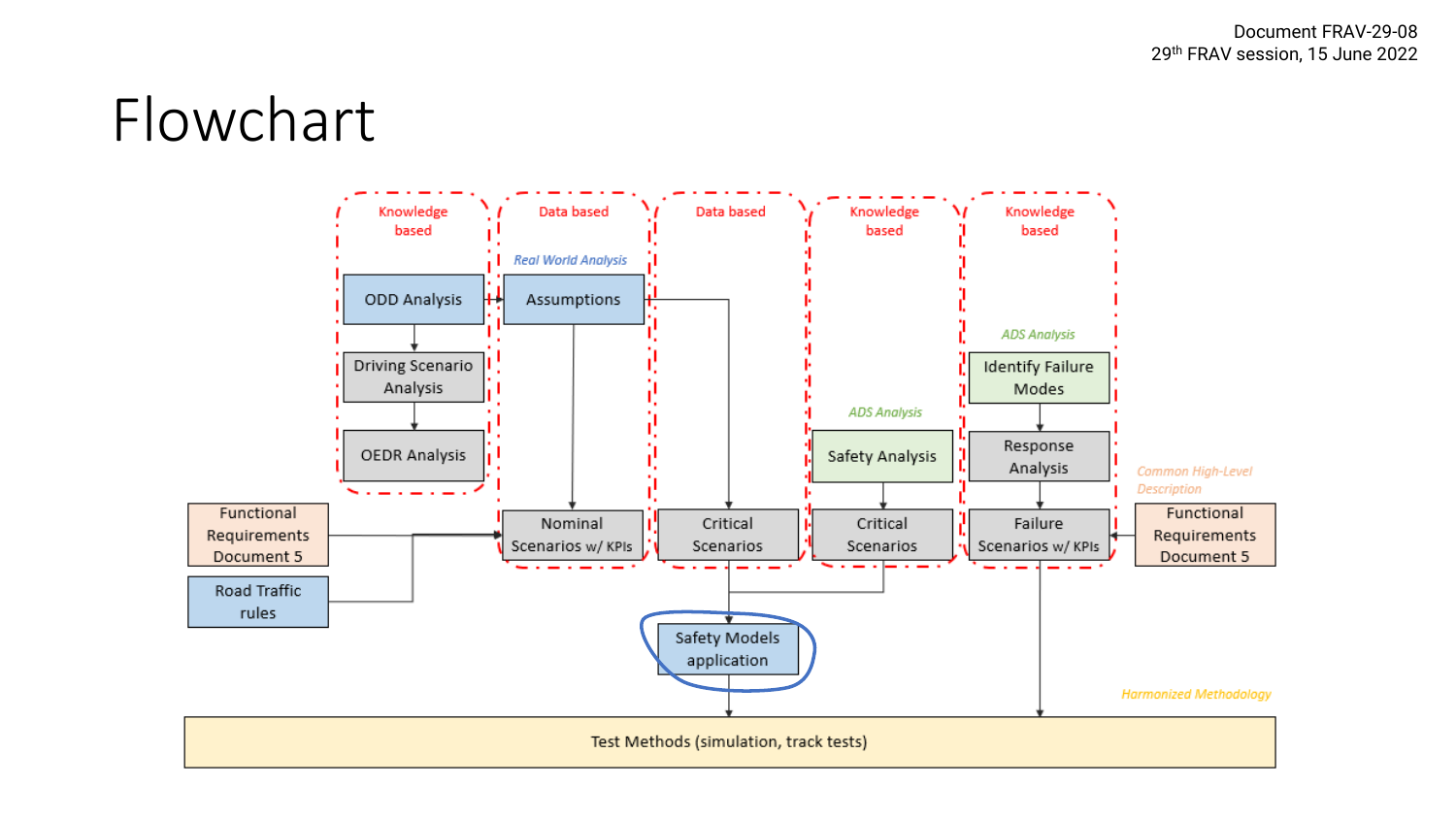### Next Steps

- Consider the ODD-Based Framework Approach as foundation to develop a methodology to derive measurable criteria
- The approach includes elements of safe driving and compliance with traffic laws
- Safety models could be included in an Annex as tools to support the derivation of metrics for the AV certification
	- Preventability vs Unpreventability evelope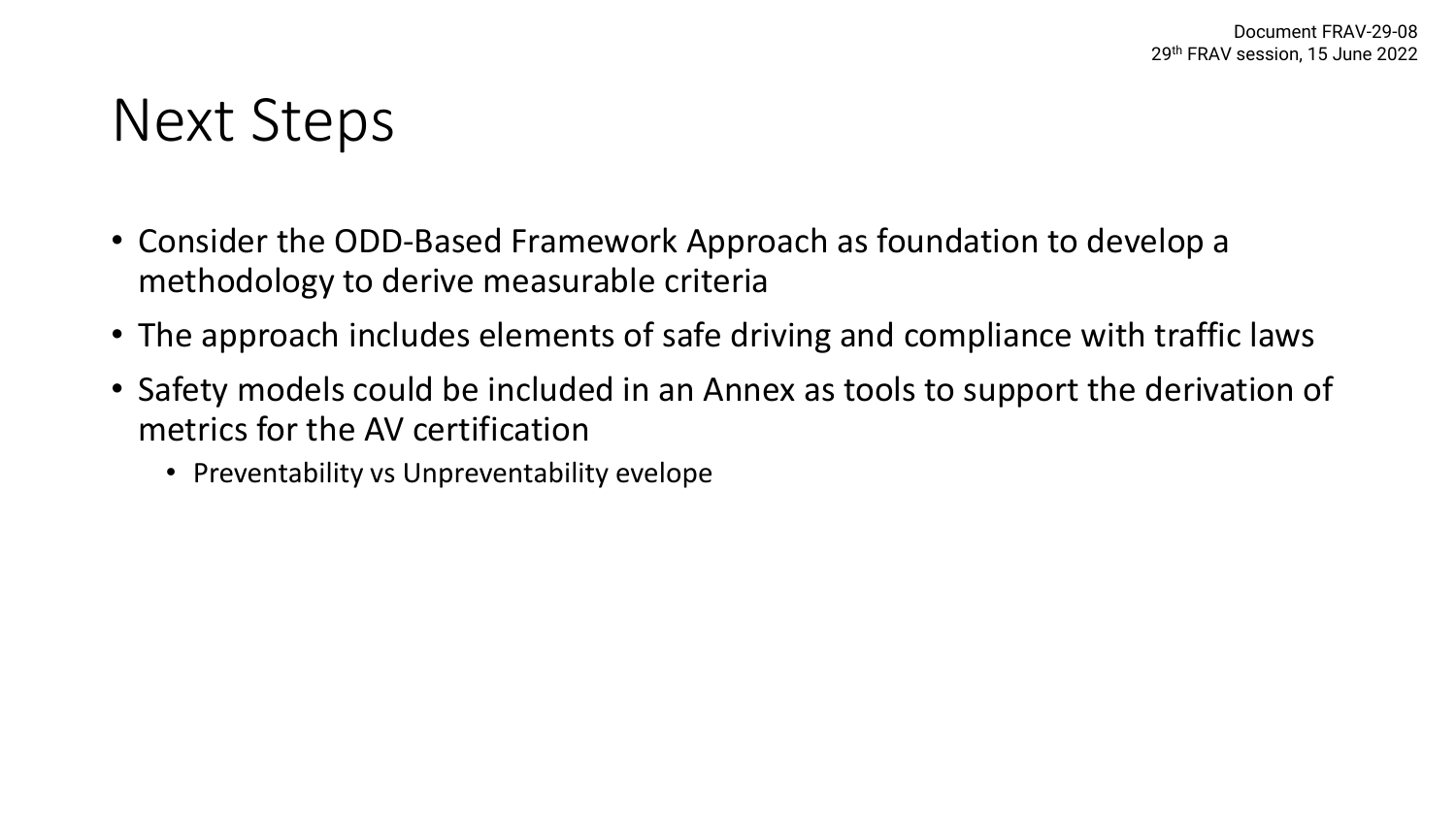Document FRAV -29 -08 29th FRAV session, 15 June 2022

# Back -up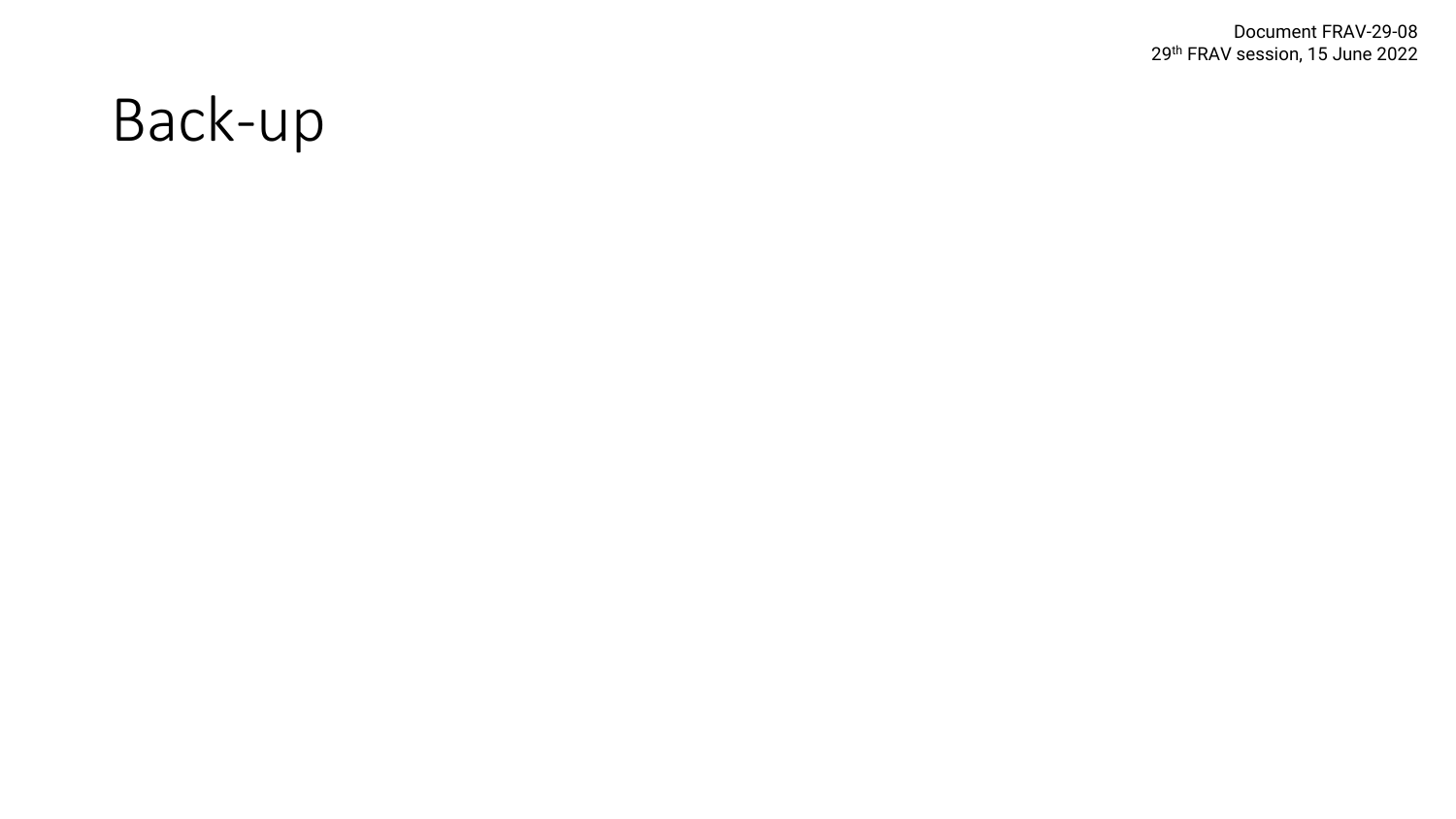#### Driving Analysis

- It aims to address ORU/Objects safety by ensuring that ADS will respond appropriately to roadway objects
- Detectable properties to differentiate and classify ORU and relevant objects
- OEDR-based detection, recognition, and classification

| <b>Objects</b>                                                           | <b>Events/Interactions</b>                                                                                                                                                                                                                                                                                                                            |  |  |
|--------------------------------------------------------------------------|-------------------------------------------------------------------------------------------------------------------------------------------------------------------------------------------------------------------------------------------------------------------------------------------------------------------------------------------------------|--|--|
| Vehicles (e.g., cars, light trucks, heavy trucks,<br>buses, motorcycles) | Lead vehicle decelerating (frontal), lead vehicle<br>stopped (frontal), lead vehicle accelerating<br>(frontal), changing lanes (frontal/side), cutting in<br>(adjacent), turning (frontal), encroaching<br>opposing vehicle (frontal/side), encroaching<br>adjacent vehicle (frontal/side), entering roadway<br>(frontal/side), cutting out (frontal) |  |  |
| <b>Pedestrians</b>                                                       | Crossing road - inside crosswalk (frontal),<br>crossing road - outside crosswalk (frontal),<br>walking on sidewalk/shoulder                                                                                                                                                                                                                           |  |  |
| Pedalcyclists                                                            | Riding in lane (frontal), riding in adjacent lane<br>(frontal/side), riding in dedicated lane<br>(frontal/side), riding on sidewalk/shoulder,<br>crossing road - inside crosswalk (frontal/side),<br>crossing road - outside crosswalk (frontal/side)                                                                                                 |  |  |

| <b>Objects</b>                               | <b>Events/Interactions</b>                                                                                                                  |  |  |
|----------------------------------------------|---------------------------------------------------------------------------------------------------------------------------------------------|--|--|
| Animals <sup>3</sup>                         | Static in lane (frontal), moving into/out of lane<br>(frontal/side), static/moving in adjacent lane<br>(frontal), static/moving on shoulder |  |  |
| Debris <sup>6</sup>                          | <b>Static in lane (frontal)</b>                                                                                                             |  |  |
| Other dynamic objects (e.g., shopping carts) | Static in lane (frontal/side), moving into/out of<br>lane (frontal/side)                                                                    |  |  |

| <b>Objects</b>               | <b>Events/Interactions</b>                                             |  |
|------------------------------|------------------------------------------------------------------------|--|
| Traffic signs <sup>7</sup>   | Stop, yield, speed limit, crosswalk, railroad<br>crossing, school zone |  |
| Traffic signals <sup>7</sup> | Intersection, railroad crossing, school zone                           |  |
| Vehicle signals              | Turn signals                                                           |  |

Table 1 - Dynamic elements and their properties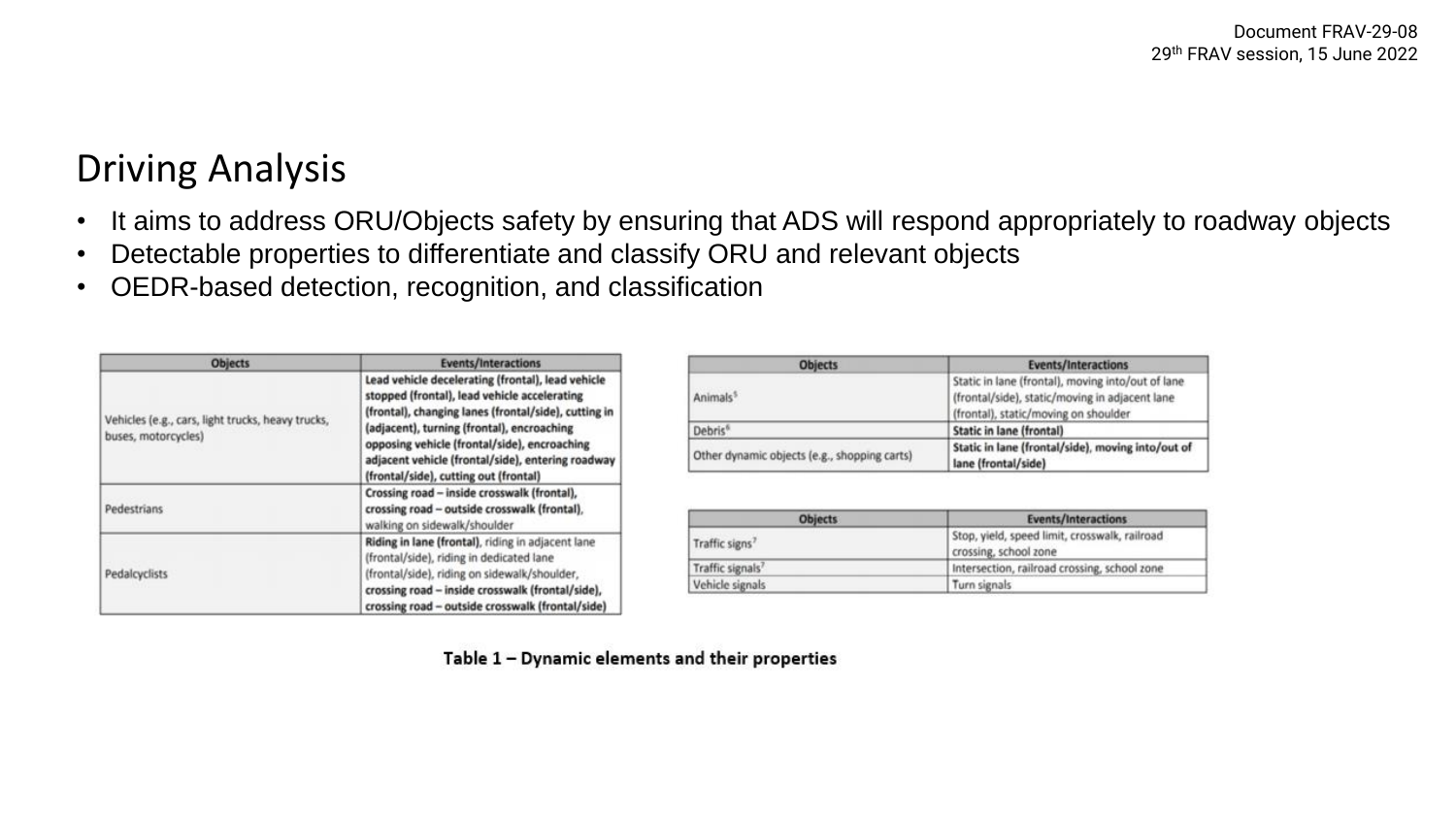#### OEDR Analysis : Behaviour Competency Identification

- ADS safety recommendations for interactions with subsets of ORU
- Behaviour competences that can be applied to the events characterizing the ODD to ensure compliance with the applicable regulatory and legal requirements

| <b>Event</b>                                    | <b>Response</b>                                       |  |  |
|-------------------------------------------------|-------------------------------------------------------|--|--|
| Lead vehicle decelerating                       | Follow vehicle, decelerate, stop                      |  |  |
| Lead vehicle stopped                            | Decelerate, stop                                      |  |  |
| Lead vehicle accelerating                       | Accelerate, follow vehicle                            |  |  |
| Lead vehicle turning                            | Decelerate, stop                                      |  |  |
| Vehicle changing lanes                          | Yield, decelerate, follow vehicle                     |  |  |
| Vehicle cutting in                              | Yield, decelerate, stop, follow vehicle               |  |  |
| Vehicle entering roadway                        | Follow vehicle, decelerate, stop                      |  |  |
| Opposing vehicle encroaching                    | Decelerate, stop, shift within lane, shift outside of |  |  |
|                                                 | lane                                                  |  |  |
| Adjacent vehicle encroaching                    | Yield, decelerate, stop                               |  |  |
| Lead vehicle cutting out                        | Accelerate, decelerate, stop                          |  |  |
| Pedestrian crossing road - inside crosswalk     | Yield, decelerate, stop                               |  |  |
| Pedestrian crossing road - outside of crosswalk | Yield, decelerate, stop                               |  |  |
| Pedalcyclist riding in lane                     | Yield, follow                                         |  |  |
| Pedalcyclist riding in dedicated lane           | Shift within lane <sup>9</sup>                        |  |  |
| Pedalcyclist crossing road - inside crosswalk   | Yield, decelerate, stop                               |  |  |
| Pedalcyclist crossing road - outside crosswalk  | Yield, decelerate, stop                               |  |  |
| Lead vehicle decelerating                       | Follow vehicle, decelerate, stop                      |  |  |
| Lead vehicle stopped                            | Decelerate, stop                                      |  |  |
| Lead vehicle accelerating                       | Accelerate, follow vehicle                            |  |  |